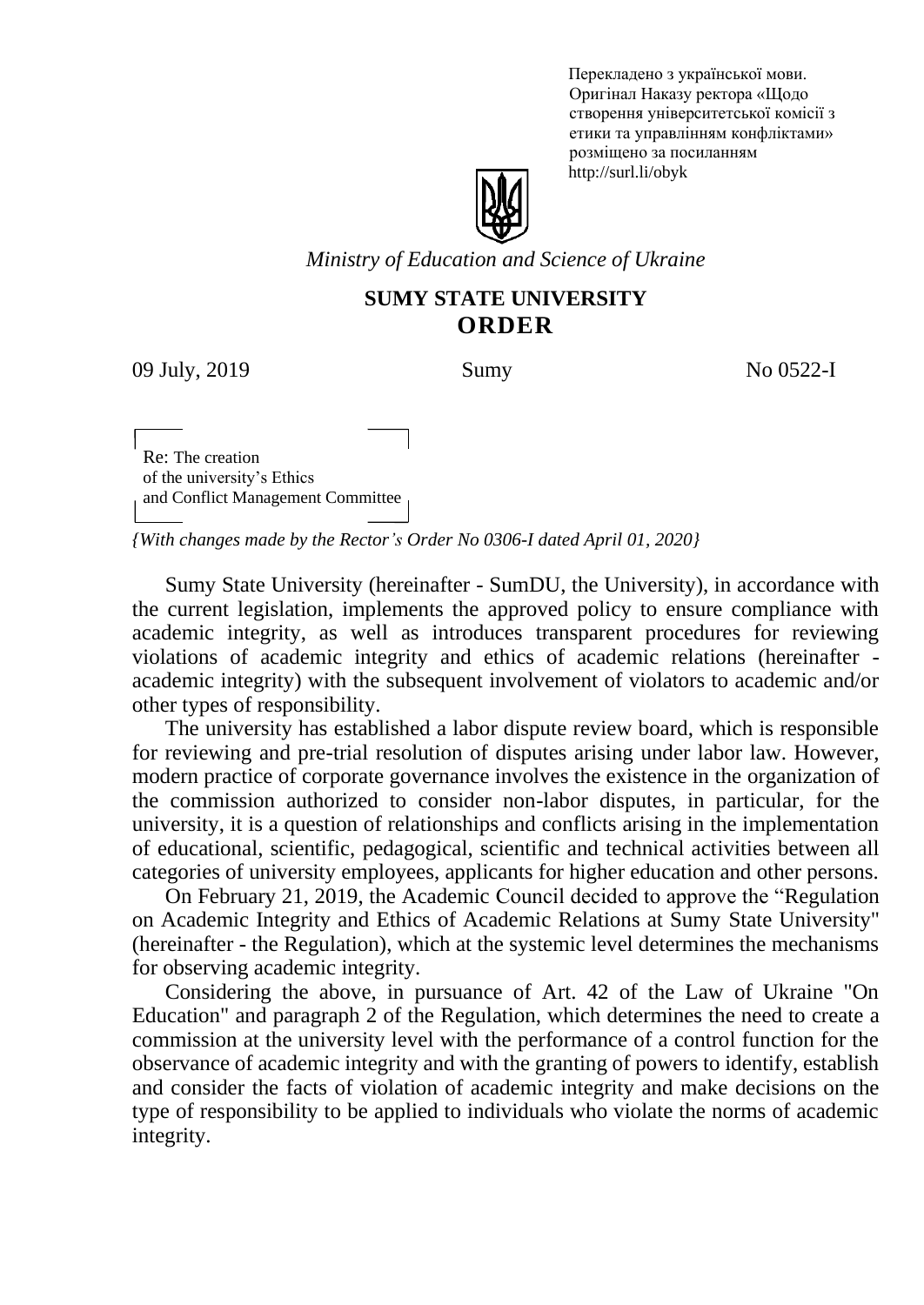## **I HEREIN ORDER:**

- 1. To establish the Ethics (Integrity) and Conflict Management Commission (hereinafter – the Commission) at the university, which is to include on a permanent basis:
	- First Vice-Rector, an authorized person for the prevention and detection of corruption at the university, V.D. Karpusha with the assignment of the duties of the Head of the Commission;
	- Head of the Unit for Promotion of Academic Integrity A.E. Artiukhov, assigning him the duties of Deputy Head of the Commission;
	- Director of the Department for Human Resources and Staff Development D.L. Tsyganiuk assigning him the duties of Deputy Head of the Commission;
	- Vice-Rector for research A.M. Chornous;
	- Head of the Department of Finance and Entrepreneurship V.M. Boronos;
	- Head of the Department of Applied Hydro-Aeromechanics I.O. Kovalev;
	- Head of the Department of Economic Cybernetics O.V. Kuzmenko;
	- Head of the Department of Applied Mathematics and Complex Systems Modeling O.V. Lysenko;
	- Head of the Department of Pathological Anatomy A.M. Romanyuk;
	- Head of the Department of Psychology, Political Science and Socio-Сultural Technologies N.D. Svitailo;
	- Professor of the Department of Criminal Law and Judiciary V.V. Sukhonos
	- Head of the representative body of trade unions of SumDU V.O. Borovyk;
	- Acting Head of the Legal Department N.Yu. Zaika.
- 2. The Commission in its activities shall be guided by the Regulations, the Code of Academic Integrity of SumDU and other national and internal university regulatory documents.
- 3. To authorize the Commission, in addition to the consideration of conflicts related to violations of academic integrity and academic ethics, to consider conflicts in the following areas:
	- observance of the rights and responsibilities of participants in the educational process during the implementation of educational activities (except for labor disputes);
	- violation of the rights and freedoms of participants in the educational process in the field of gender equality, discrimination on the grounds of race, nationality, color, sex, sexual orientation and / or other characteristics;
	- manifestations of bullying, sexual harassment and other types of harassment;
	- compliance with the code of corporate culture;
	- all other areas where there is a need to resolve conflicts that cannot be resolved at the local level.

## *{Item 3 in the wording of the Rector's Order No 0306-I dated April 01, 2020}*

4. To establish that participants in the educational process who became participants or witnesses of the conflict may notify the Commission of the conflict in any way of their choice. Anonymous reports are considered by the Commission subject to the provision of photographic, audio or video evidence of the conflict. The Commission within one week from the date of receipt of a conflict report shall